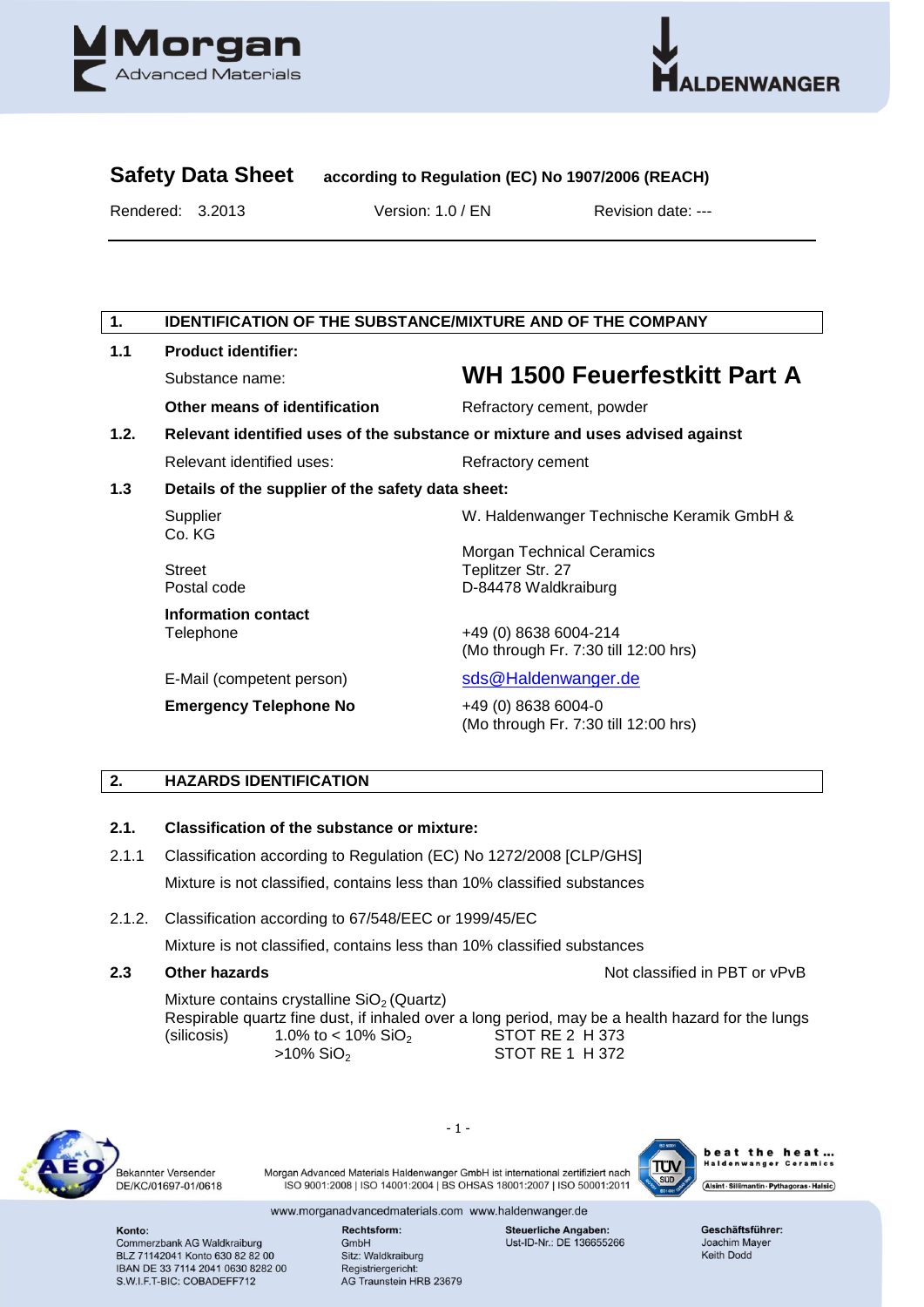

# **3. COMPOSITION/INFORMATION ON INGREDIENTS**

# **3.1 Substances**

| <b>Chemical name</b>                                      | CAS-Nr.    | EG-Nr.    | <b>Registration-</b><br>Nr.<br>Index-Nr. | <b>Classification</b><br>Regulation (EC) 1272/2008 | <b>Content</b> |
|-----------------------------------------------------------|------------|-----------|------------------------------------------|----------------------------------------------------|----------------|
| Na <sub>2</sub> SiF <sub>6</sub><br>Na Hexafluorosilicate | 16893-85-9 | 240-934-8 | ---                                      | Warning<br>H 302/312/332                           | $<$ 5%         |
| Aluminum oxide                                            | 1344-28-1  | 215-691-6 | $- - -$                                  | Not classified                                     | >75%           |
| Silicon dioxide<br>(Quartz)                               | 14808-60-7 | 238-878-4 | $- - -$                                  | Not classified                                     | >20%           |

| <b>Chemical name</b>                                          | CAS-Nr.    | EG-Nr.    | <b>Registration-</b><br>Nr.<br>Index-Nr. | <b>Classification</b><br>Directive (EC)<br>67/548/EEC or 1999/45/EC | <b>Content</b> |
|---------------------------------------------------------------|------------|-----------|------------------------------------------|---------------------------------------------------------------------|----------------|
| Na <sub>2</sub> SiF <sub>6</sub><br>Sodium Hexafluorosilicate | 16893-85-9 | 240-934-8 |                                          | Hazardous<br>R 20/21/22                                             | $< 5\%$        |
| Aluminum oxide                                                | 1344-28-1  | 215-691-6 | $- - -$                                  | Not classified                                                      | >75%           |
| Silicon dioxide<br>(Quartz)                                   | 14808-60-7 | 238-878-4 | $- - -$                                  | Not classified                                                      | >20%           |

Additional information: Full text of R-, H- and EUH-phrases: see section 16.

# **4. First aid measures**

| 4.1                                       | <b>Description of first aid measures</b>                                                           |                                                                                                                                                                                                             |
|-------------------------------------------|----------------------------------------------------------------------------------------------------|-------------------------------------------------------------------------------------------------------------------------------------------------------------------------------------------------------------|
| 4.1.1                                     | General information:                                                                               | Avoid dust formation, see paragraph 2.3                                                                                                                                                                     |
| 4.1.1<br>4.1.4<br>4.1.2<br>4.1.5<br>water | Following inhalation:<br>Following skin contact:<br>Following eye contact:<br>Following ingestion: | Remove victim to fresh air<br>Remove dusty cloths, wash with soap and water<br>Immediately flush with plenty of water, remove contact lenses<br>Flush mouth with water (do not swallow), drink subsequently |
|                                           |                                                                                                    | If discomfort persists obtain medical attention                                                                                                                                                             |
| 4.2                                       | Most important symptoms and effects, both acute and delayed:<br>No information available           |                                                                                                                                                                                                             |
| 4.3                                       | Indication of any immediate medical attention and special treatment needed:                        |                                                                                                                                                                                                             |

No information available

# **5. FIRE-FIGHTING MEASURES**

**5.1** Extinguishing media: **No restrictions**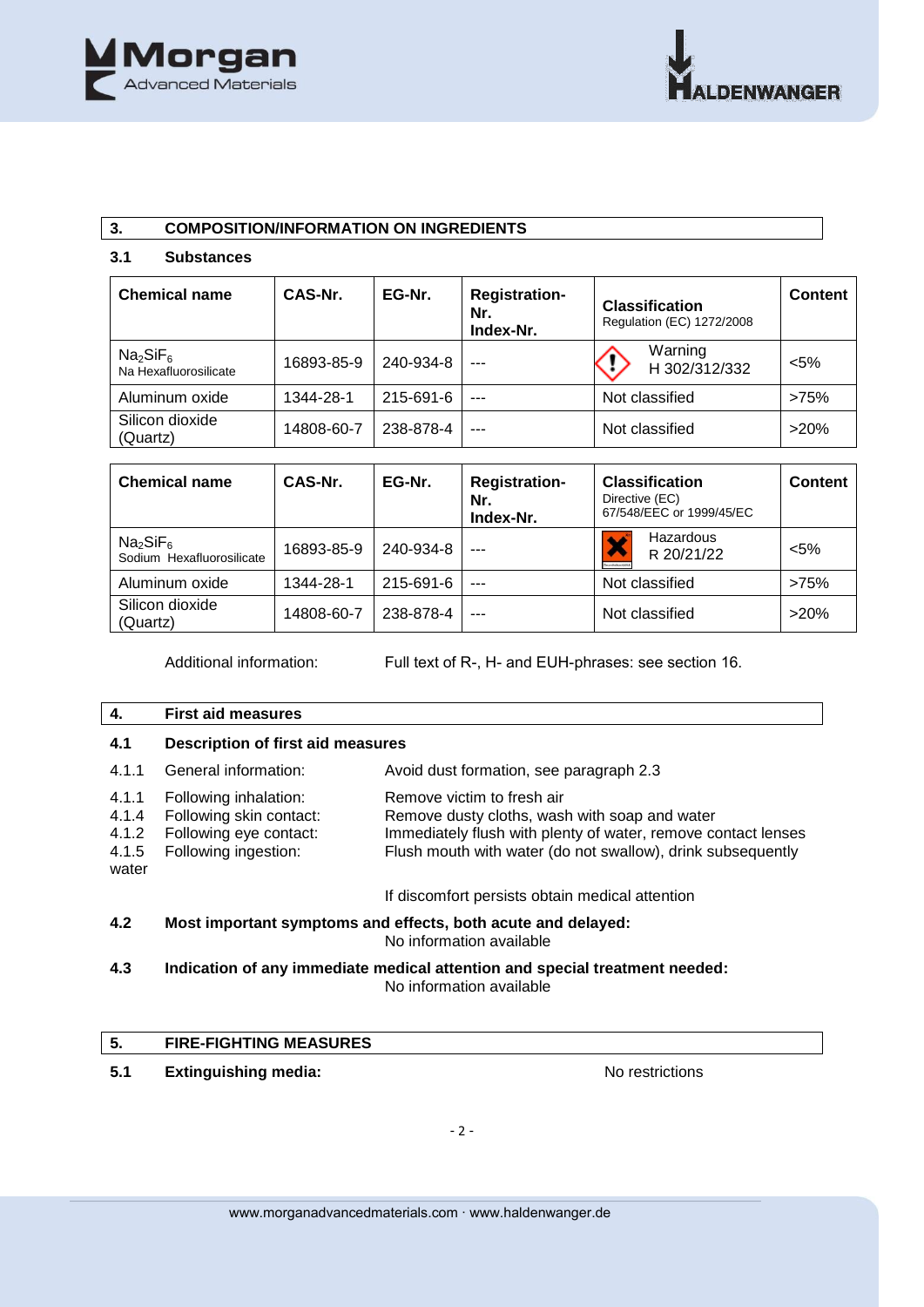



#### **5.2 Special hazards arising from the substance or mixture**

During fire, hydrogen fluoride or silicon tetrafluoride will be generated

# **5.3 Advice for fire-fighters**

Product itself does not burn. Co-ordinate fire-fighting measures to the fire surroundings. Use self-containing breathing apparatus. Avoid skin contact by wearing protective clothes and keep safety distance. Hose down fumes. Collect contaminated fire extinguishing water separately. This must not be discharged into waters or drains.

### **6. ACCIDENTAL RELEASE MEASURES**

# **6.1 Personal precautions, protective equipment and emergency procedures**

- 6.1.1 For non-emergency personnel Protective equipment: Safety goggles (EN 166) Safety gloves (EN 388) Safety mask FFP 2 (EN 149) **6.2 Environmental precautions:** Keep out of soil, waters, and drains
- 

# **6.3 Methods and material for containment and cleaning up:**

Mechanical cleaning; avoid dust formation. Collect debris in sealable container. Disposal: see paragraph 11

**6.4 Reference to other sections** Precautions, see chapter 7 and 8

#### **7. HANDLING AND STORAGE**

#### **7.1 Precautions for safe handling**

- 7.1.1 Protective measures: Advice on general occupational hygiene Do not eat, drink nor smoke in working area. Wash hands with soap after working. Remove dust mask in workplace and keep contaminated clothes separate from clean clothes.
- **7.2 Conditions for safe storage, including any incompatibilities** Technical measures and storage conditions:Store in a dry place, keep container closed Storage class: 10-13

### **7.3** Specific end uses: Refractory cement

#### **8. EXPOSURE CONTROLS / PERSONAL PROTECTION**

#### **8.1 Control parameters**

8.1.1 Occupational exposure limits:

| Name                              | <b>STD</b>                                            | TWA (8 hrs)                                       |
|-----------------------------------|-------------------------------------------------------|---------------------------------------------------|
| Inert dust                        | OEL respirable                                        | 4.0 $mg/m3$                                       |
| Quartz<br>Cristobalite, Tridimite | OEL respirable<br>OEL respirable                      | 0.1 mg/m <sup>3</sup><br>$0.15$ mg/m <sup>3</sup> |
| Na <sub>2</sub> SiF <sub>6</sub>  | OEL respirable<br>Notice: may be absorbed trough skin | 2.5 mg/m <sup>3</sup>                             |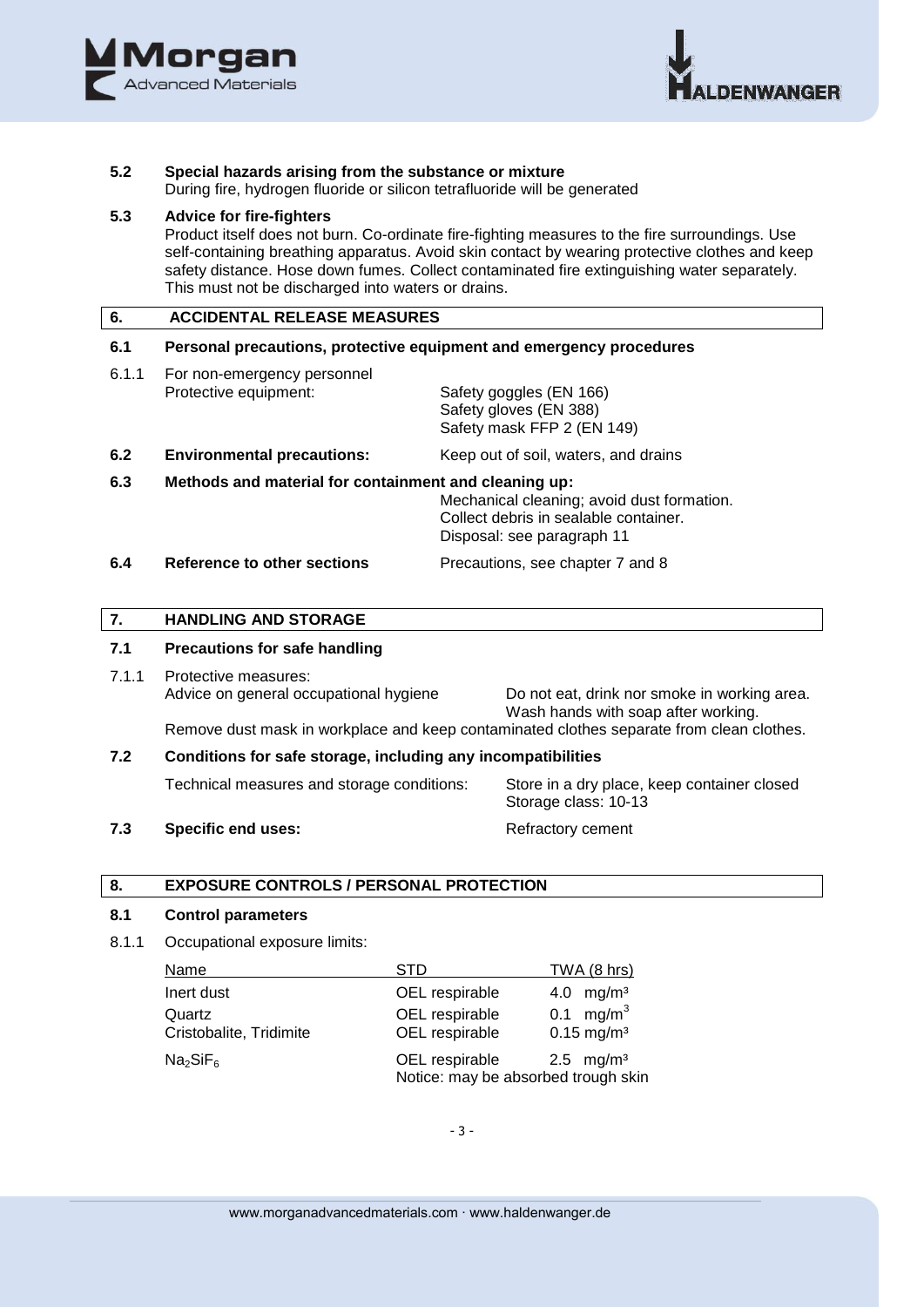



OEL = Occupational Exposure Limit<br>TWA = Time Weighted Average  $=$  Time Weighted Average

#### **8.2 Exposure controls - Personal protective equipment:**

| Eye protection: |
|-----------------|
|-----------------|

goggles

Skin protection:

Safety glasses with side shields In case of high dust concentration: wear tight

Hand protection: Safety gloves (clean gloves before removal) Wash hands with soap at breaks and work end<br>Safety clothes Respiratory protection: <br>  $\begin{aligned} \text{Avoid dust formation or accumulation.} \end{aligned}$ In case of dust: Ventilate work place or use dust collector, wear dust filter mask FFP2

#### **9. PHYSICAL AND CHEMICAL PROPERTIES**

#### **9.1 Important health, safety and environmental information**

| 9.1.1 | Appearance<br>Physical state:<br>Powder                                                        | Colour: White                     | Odour: None                                           |
|-------|------------------------------------------------------------------------------------------------|-----------------------------------|-------------------------------------------------------|
| 9.1.2 | Safety relevant basic data<br>pH at 20 C:<br>Density ( $g/cm3$ ) at 20 C<br>Solubility at 20 C | $3.5 - 4.5$<br>ca. 3.3<br>$< 1\%$ | $(10g \text{ in } 100 \text{ ml water})$<br>(EN993-1) |

**9.2 Physical hazards:** Sodium hexafluorosilicate decomposes at 800 C, releasing hydrogen fluoride and/or silicon tetrafluoride

| 10.          | <b>STABILITY AND REACTIVITY</b>                      |                                                                                              |
|--------------|------------------------------------------------------|----------------------------------------------------------------------------------------------|
| 10.1         | <b>Reactivity</b>                                    | During thermal treatment, hydrogen fluoride<br>and/or silicon tetrafluoride will be released |
| 10.2         | <b>Chemical stability</b>                            | No chemical reactions will occur during proper                                               |
|              | storage                                              | and handling                                                                                 |
| 10.3         | <b>Possibility of hazardous reactions</b><br>formed. | In contact with acids, HF and/or $SiF4$ may be                                               |
| 10.4<br>10.5 | Conditions to avoid:<br>Incompatible materials:      | Contact to acids                                                                             |
| 10.6         | <b>Hazardous decomposition products</b>              | Hydrogen fluoride and silicon tetrafluoride                                                  |

#### **11 TOXICOLOGICAL INFORMATION**

# **11.1 Toxicokinetics, metabolism and distribution**

**Sodium hexafluorosilicate** LD50 (oral, rat) 125 mg/kg Agricultural Research Service, USDA Information Memorandum. Vol. 20, Pg. 21, 1966.

- 4 -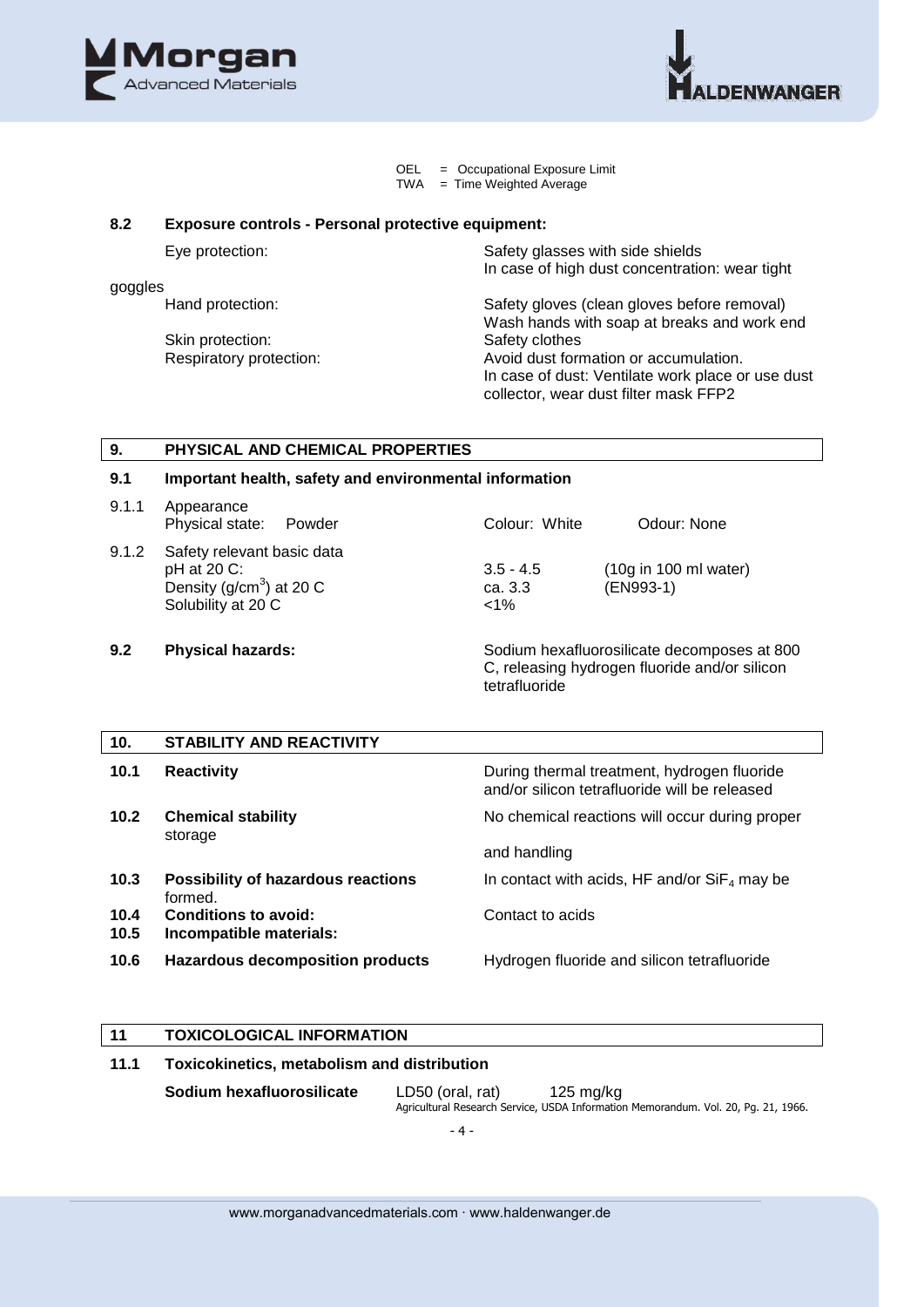



LC (fish, 96 h) Minimal value :49 mg/l<br>Maximum value :160 mg/l Maximum value 160 mg/l<br>Median value 104 mg/l Median value 10<br>No. of studies 2 No. of studies

Dawson, G.W., A.L. Jennings, D. Drozdowski, and E. Rider 1977. The Acute Toxicity of 47 Industrial Chemicals to Fresh and Saltwater Fishes. J.Hazard.Mater. 1(4):303-318 (OECDG Data File)

| 12.                                          | <b>Ecological information</b>                                                                                                                                                                                                                                   |                                                                                                                                  |
|----------------------------------------------|-----------------------------------------------------------------------------------------------------------------------------------------------------------------------------------------------------------------------------------------------------------------|----------------------------------------------------------------------------------------------------------------------------------|
| 12.1<br>12.2<br>12.3<br>12.4                 | <b>Toxicity</b><br><b>Persistence and degradability</b><br><b>Bioaccumulative potential</b><br><b>Mobility in soil</b>                                                                                                                                          | No data available                                                                                                                |
| $12.5$                                       | <b>Results of PBT and vPvB assessment</b>                                                                                                                                                                                                                       | This product does not contain any PBT<br>or vPvB Substances                                                                      |
| 12.6                                         | Other adverse effects:                                                                                                                                                                                                                                          | No data available                                                                                                                |
| 12.7                                         | <b>Additional information:</b>                                                                                                                                                                                                                                  | None                                                                                                                             |
| 13.                                          | <b>DISPOSAL CONSIDERATIONS</b>                                                                                                                                                                                                                                  |                                                                                                                                  |
| 13.1                                         | Waste treatment methods                                                                                                                                                                                                                                         | Respect local regulation                                                                                                         |
|                                              | Waste codes / waste designations<br>according to EWC / AVV:                                                                                                                                                                                                     | 16 03 03<br>inorganic wastes containing<br>dangerous substances                                                                  |
| 13.2                                         | <b>Additional Information</b><br>drains                                                                                                                                                                                                                         | Must not be discharged into soil, waters or                                                                                      |
| 14.                                          | <b>TRANSPORT INFORMATION</b>                                                                                                                                                                                                                                    |                                                                                                                                  |
| 14.1<br>14.2<br>14.3<br>14.4<br>14.4<br>14.5 | Land transport (ADR/RID/GGVSE):<br>Sea transport (IMDG-Code/GGVSee):<br>Air transport (ICAO-IATA/DGR):<br>Special precautions for user:<br><b>Transport in bulk according to Annex II</b><br>of MARPOL 73/78 and the IBC Code:<br><b>Additional Information</b> | Not classified as dangerous for carriage                                                                                         |
| 15.                                          | <b>REGULATORY INFORMATION</b>                                                                                                                                                                                                                                   |                                                                                                                                  |
| 15.1                                         | Safety, health and environmental regulations/legislation specific for the substance<br>or mixture                                                                                                                                                               |                                                                                                                                  |
| 15.1.1                                       | EU regulations:<br>(VOC-guideline):<br>Information according to Regulation (EC) No 1272/2008 [CLP/GHS]                                                                                                                                                          | Information according 1999/13/EC about limitation of emissions of volatile organic compounds<br>Not classified<br>Not classified |
| 15.2                                         | <b>Chemical Safety Assessment:</b>                                                                                                                                                                                                                              | Not carried out                                                                                                                  |
|                                              |                                                                                                                                                                                                                                                                 |                                                                                                                                  |

- 5 -